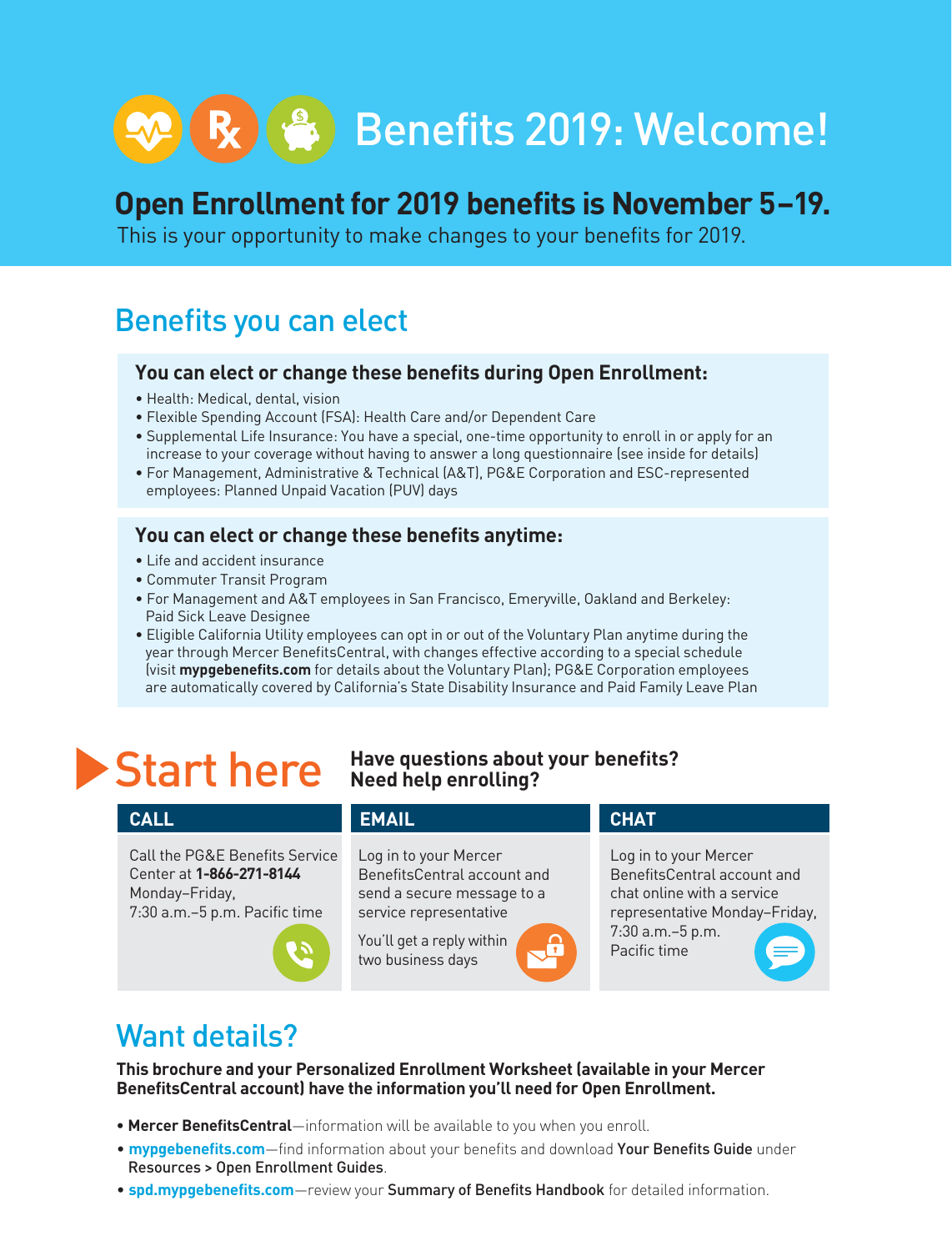## What's new?



#### **Special MetLife "EnrollSmart" opportunity for Supplemental Life Insurance**

| <b>Current coverage</b>  | <b>EnrollSmart opportunity:</b> |                      |
|--------------------------|---------------------------------|----------------------|
|                          | No medical questions            | 6 medical questions* |
| No coverage to<br>2x pay | 3x pay                          | >3x pay              |
| 3x pay                   | 4x pay                          | >4x pay              |
| 4x pay                   | 5x pay                          | >5x pay              |
| 5x pay                   | 6x pay                          | N/A                  |

From **November 5–19**, you have a one-time opportunity to enroll in or apply for an increase to your Supplemental Life Insurance coverage without having to answer a long medical questionnaire. If approved by MetLife, your elections will be effective January 1, 2019.

After **November 19**, the current rules will apply. You'll need to answer a long

 medical questionnaire to be considered for coverage of more than 2x your pay, and you'll have stricter limits for coverage increases. MetLife will mail details to your home.

\*Depending on your answers to the six medical questions and based on MetLife's underwriting rules, MetLife may ask you to complete a long medical questionnaire to better evaluate your request for coverage.

#### **Management and A&T employees: Lower maximum coverage amount for Voluntary Accidental Death & Dismemberment (AD&D) insurance**

Starting January 1, 2019, the maximum amount for Voluntary Accidental Death & Dismemberment (AD&D) coverage for Management and A&T employees and their spouses will be lower.

**There are no changes to maximums for Unionrepresented employees or for their spouses or children** (\$1 million for

| <b>Management and</b><br><b>A&amp;T</b> employees                                                                                             | <b>Spouses and children of</b><br><b>Management and A&amp;T employees</b>                                                                                                   |
|-----------------------------------------------------------------------------------------------------------------------------------------------|-----------------------------------------------------------------------------------------------------------------------------------------------------------------------------|
| New maximum: \$2 million<br>(changing from \$4 million)                                                                                       | New spouse maximum: \$1 million<br>(changing from \$2 million)<br>New child maximum: \$300,000<br>(changing from \$600,000)                                                 |
| Employees currently enrolled for<br>more than \$2 million in coverage<br>will be allowed to keep that amount<br>(they'll be "grandfathered"). | Spouses and children currently enrolled for<br>more than the new maximum coverage<br>amounts will be allowed to keep their current<br>amounts (they'll be "grandfathered"). |

employees, \$500,000 for spouses and \$150,000 for children).

### **Higher limit for Health Care Flexible Spending Account contributions**

You can elect to contribute up to **\$2,650** of your before-tax pay for eligible 2019 health expenses. The most you could contribute for 2018 was \$2,600.

### **Onsite telemedicine kiosks discontinued**

Some work locations had onsite telemedicine kiosks. As of October 1, 2018, those kiosks were discontinued because few employees used them. However, virtual telemedicine visits continue to be available through the LiveHealth Online mobile app or website: **livehealthonline.com**.

#### **Anthem members: Anthem case management program replacing Optum cancer resources**

Starting January 1, 2019, Anthem's case management program will replace Optum cancer resources. A nurse specially trained to support oncology patients will be available by phone to answer your questions, explain next steps, connect you with resources to support you and enroll you in outreach support from the American Cancer Society if you choose.

**Are you currently undergoing treatment for cancer?** If you have questions about benefits or resources, contact Anthem for referral to a case manager: **1-800-964-0530**.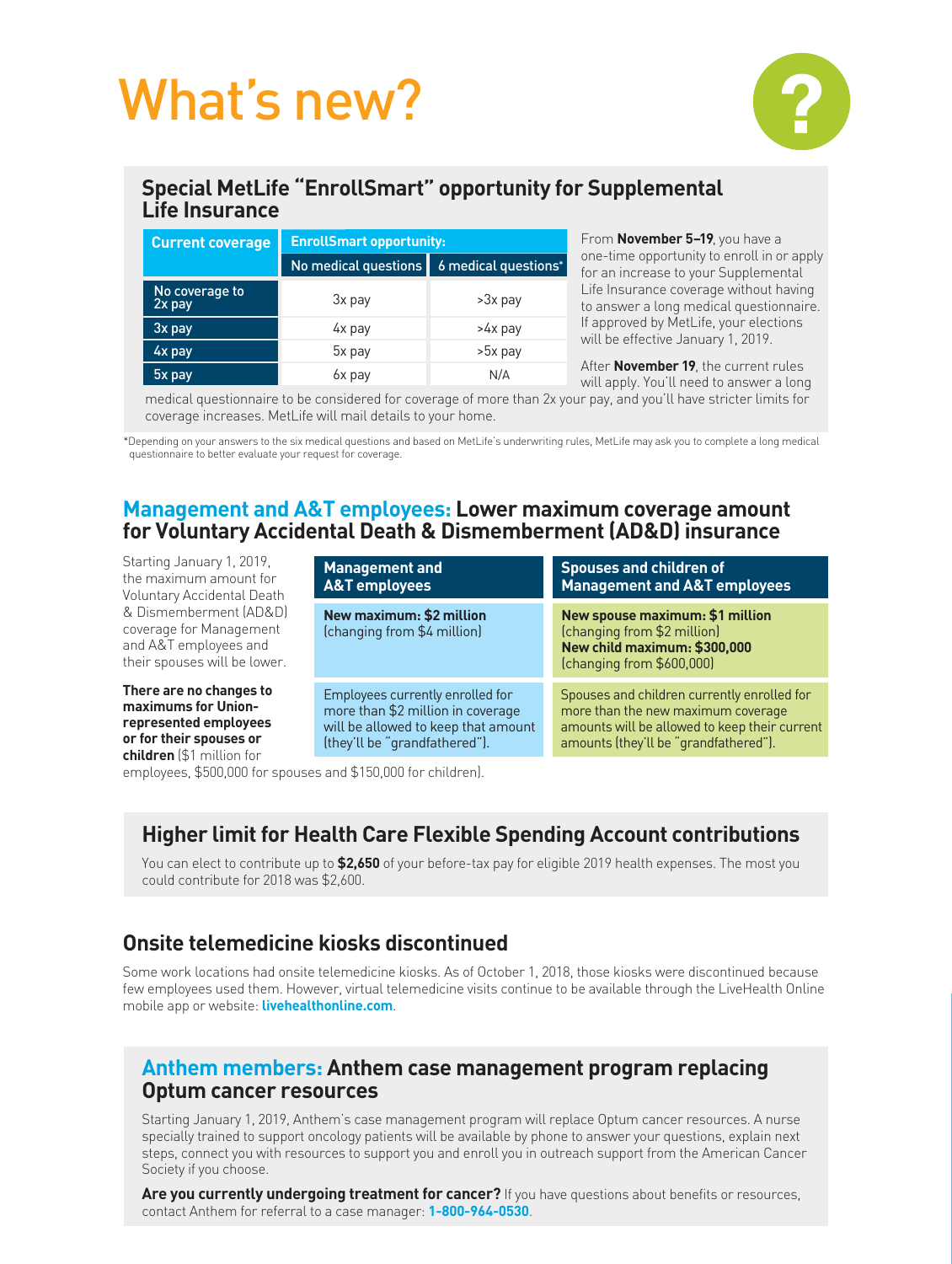## What you need to do

#### **You'll need to make an election if you:**

Want to **enroll in** or **waive health coverage** for 2019\*

Want to **switch medical plans** or **add or drop dependents** from coverage

Want to **participate in** the Health Care or Dependent Care Flexible Spending Account **(FSA)** for 2019

Are a Management, A&T, PG&E Corporation or ESC- represented employee, and you want to **elect Planned Unpaid Vacation (PUV) days** for 2019

Want to **enroll in** or **apply for** an increase to **Supplemental Life Insurance** during MetLife's EnrollSmart period

\*If you waive medical coverage, you'll forfeit unused Health Account credits—but you'll have until March 31, 2019, to file Health Account claims and verify eligible expenses incurred while you were enrolled in the Health Account Plan (HAP).

### If you don't enroll

**Currently enrolled?** You and your currently enrolled eligible dependents will have the same coverage you have now:



You'll be responsible for making any required contributions as listed on your 2019 Personalized Enrollment Worksheet. 2019 rates are also available at **mypgebenefits.com**.

**Enrolled but want to waive coverage?** You'll need to elect that option during Open Enrollment.

**Not enrolled?** If you don't enroll, you'll have no coverage for 2019.

## Reminders



**Health Care and Dependent Care Flexible Spending Accounts (FSAs):** 

Your 2018 FSA elections won't carry over to 2019. **You must enroll.**

**Planned Unpaid Vacation (PUV):** Your 2018 PUV days and your current PUV election won't carry over to 2019. **You must enroll.**

PUV days may be elected by Management, A&T, PG&E Corporation and ESC-represented employees. PUV days are not available for other employees.



#### **Don't lose your benefits: Confirm your beneficiaries today**

Have you had a change in life status? Did you get married or divorced? Have a baby or adopt a child? Be sure to elect or update your **pre-retirement pension**, **401(k)** and **Life and Accident insurance** beneficiaries.

**These are all separate elections.** Your beneficiary elections for one benefit won't carry over to another benefit.

**Did you know?** Any vested benefit you have under the PG&E Retirement Plan will be forfeited if:

- You die before you start taking your pension benefit, and
- You're single or in a domestic partnership, and
- You haven't elected your pre-retirement pension beneficiary.

Visit **mypgebenefits.com > Financial Health** to learn how to elect or update your beneficiaries today.

#### **Age13 cutoff for Dependent Care FSA:**

The Dependent Care FSA helps you pay for qualifying child and elder care expenses while you work. The IRS generally limits use of the account for children under age 13—but you can also use the account for older children and adults who are physically or mentally incapable of self-care.

| <b>EXAMPLE: Summer camp</b>         |                                                                                     |  |
|-------------------------------------|-------------------------------------------------------------------------------------|--|
| <b>For children</b><br>under age 13 | <b>For children</b><br>age 13 or older                                              |  |
| 0K                                  | Not allowed unless the child<br>is physically or mentally<br>incapable of self-care |  |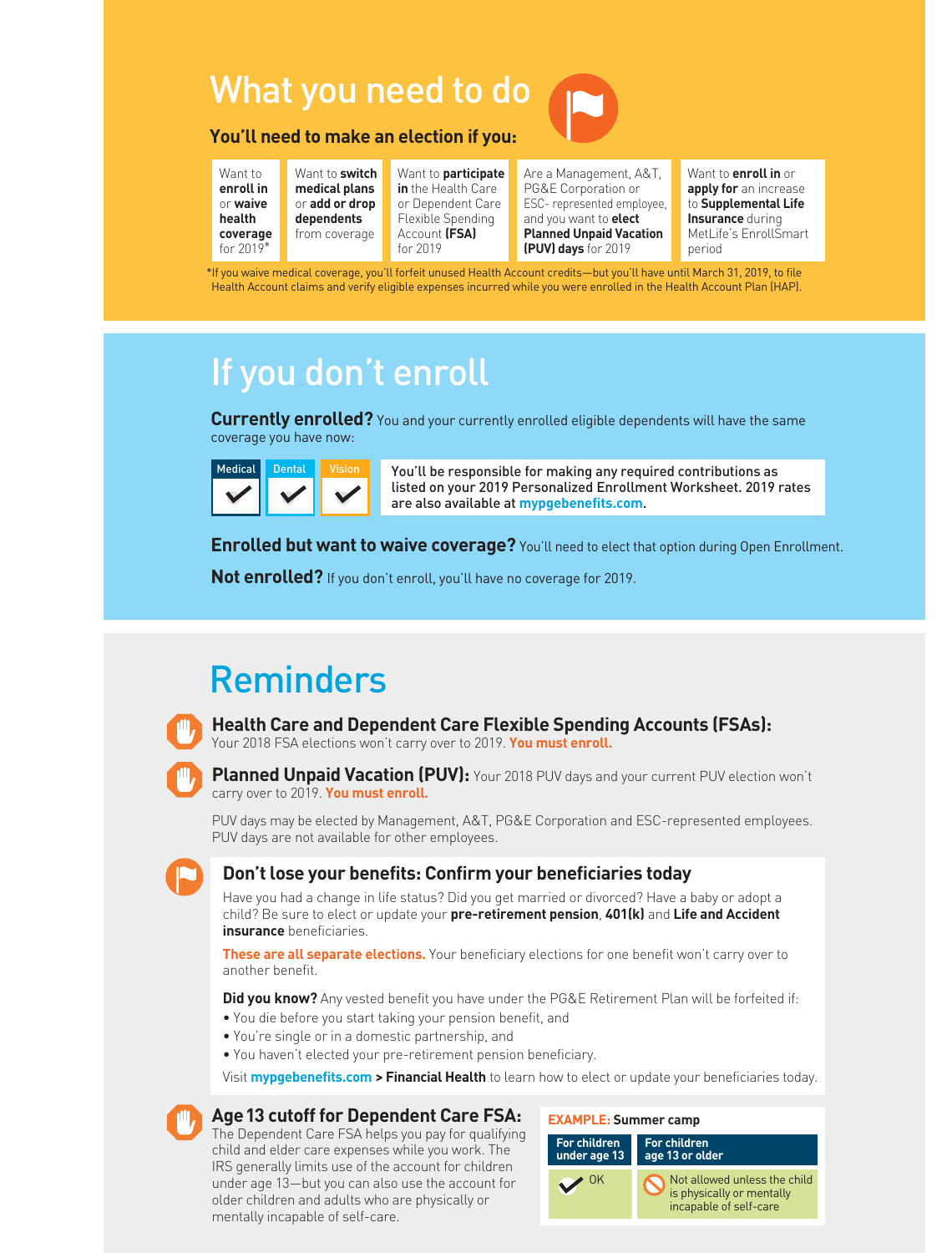### How to enroll

#### **You can enroll for 2019 benefits November 5–19.**



**You have until 5 p.m. Pacific time on November 19 to enroll by phone.**

**Log in securely:** Each time you log in to your Mercer BenefitsCentral account outside of *PG&E@Work for Me*, you'll need your user ID, password—and a temporary numeric code that will be sent to your email address or mobile phone number. This multi-factor authentication will help keep your information secure.

**Need help?** Call the PG&E Benefits Service Center: **1-866-271-8144**.

### Enrolling dependents

#### **As a PG&E employee, you have an opportunity to enroll your eligible dependents in PG&E-sponsored health coverage.**

You'll need to provide your dependent's name, birth date and Social Security number when you enroll. Generally, you can enroll dependents online or by phone.

**If you want to add or drop a Medicare-eligible dependent**, you need to call the PG&E Benefits Service Center. You can't do this online.



**Please check your Personalized Enrollment Worksheet to confirm the dependents you want to cover are listed as covered ("Y").** You'll see a Y, N or P by each dependent's name:

| Covered     |  |
|-------------|--|
| Not Covered |  |

**Pending Verification** 

#### **If the dependent you want to cover is:**

**N** Not Covered

Pending Verification Not listed on your worksheet

**You'll need to provide verification documents to the PG&E Benefits Service Center.**

#### **PROVIDING DEPENDENT VERIFICATION**

**If you're enrolling online**, the orange message box on the homepage will tell you that a dependent needs to be verified. Once you click the *Your Dependent(s) Information Requires Review* box, you'll be able to see:

• Which dependent needs verification • What documents you need to submit

You can upload, mail or fax the required documents.

**If you're enrolling by phone**, the PG&E Benefits Service Center representative will help you with the verification process.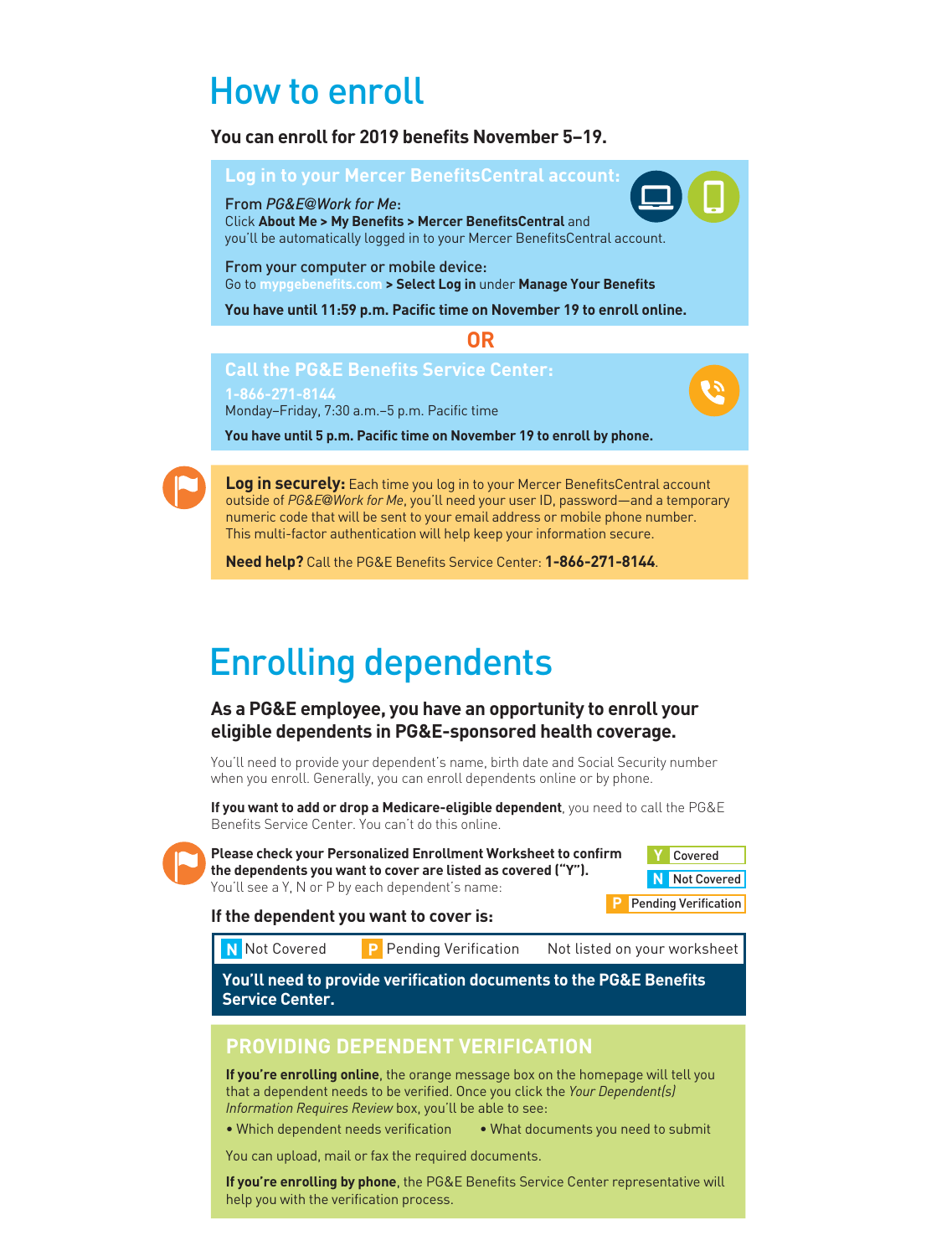### Check your confirmation statement

**In early December, you'll get a confirmation statement showing the benefits you'll have for 2019.**

#### **You'll get a paper confirmation statement if you:**

- Enroll over the phone
- Enroll online and you don't have an email address on file with the PG&E Benefits Service Center
- Do nothing—make no changes and simply default to the same health coverage for 2019

#### **You'll get an online confirmation statement if you:**

• Enroll online and have an email address on file with the PG&E Benefits Service Center

The PG&E Benefits Service Center will send you an email in early December notifying you when your confirmation statement is ready to print. You'll need to log in to your Mercer BenefitsCentral account if you want to print it.

**IMPORTANT:** You have until **December 28, 2018**, to call the PG&E Benefits Service Center to correct any errors for 2019. No changes will be accepted after that.

### Earning Health Account credits

**Every January 1, PG&E credits your Health Account if you're enrolled in the Health Account Plan (HAP)—plus, you can earn extra credits for taking an annual health screening and testing tobacco-free or completing the tobacco cessation program.** 

If you earn \$27.75 per hour or less as of January 1, 2019, PG&E will provide an additional \$500 in Health Account credits for 2019. If you get a raise later in the year, you can still keep the extra Health Account credits.

#### **Earning 2019 credits**

You can take your annual health screening and test tobacco-free or complete Provant's tobacco cessation program to earn 2019 credits **October 1, 2018, through September 30, 2019.**

If you take your screening and test tobacco-free, or you complete Provant's tobacco cessation program:

- **October or November 2018:** Your extra credits for 2019 will be in your account January 1, 2019.
- **December 1, 2018–September 30, 2019:** Your extra credits for 2019 will be in your account four to six weeks later.

#### Summary of Material Modifications (October 2018)

This *Benefits 2019* trifold is for Management and Administrative & Technical (A&T) employees and for employees represented by the IBEW, ESC and SEIU. It is designed, in part, to make you aware of important changes that have been made to The Pacific Gas and Electric Company Health Care Plan for Active Employees (the "Health Care Plan").

Your 2019 enrollment materials are not an exhaustive explanation of the Health Care Plan, The Pacific Gas and Electric Company Health Care Flexible Spending Account Plan, and The Pacific Gas and Electric Company Dependent Care Flexible Spending Account Plan, or The Pacific Gas and Electric Company Group Life Insurance Plan (collectively, "the Plans"). Additional information about the Plans is contained in the documents entitled *The Pacific Gas and Electric Company Health Care Plan for Active Employees*, *The Pacific Gas and Electric Company Health Care Flexible Spending Account Plan*, *The Pacific Gas and Electric Company Dependent Care Flexible Spending Account* and *The Pacific Gas and Electric Company Group Life Insurance Plan.* Those documents, the *Summary of Benefits Handbook* and any summaries of material modifications (SMMs), including enrollment guides designated as SMMs, collectively constitute the respective official plan documents. You can find them at mypgebenefits.com > Resources.

The Employee Benefit Committee of PG&E Corporation is the Plan Administrator of the Plans and has the discretionary authority to interpret and construe the terms of the official plan documents, to resolve any conflicts or discrepancies between the documents that comprise the official plan documents and to establish rules that are necessary for the administration of the Plans.

Unless otherwise noted, references to PG&E in this trifold and in other open enrollment materials mean Pacific Gas and Electric Company. Pacific Gas and Electric Company, PG&E Corporation and their affiliates are referred to collectively as "Participating Employers."

Pacific Gas and Electric Company has the right to amend or terminate the Plans at any time and for any reason, subject to notice provisions if such notice is required under applicable collective bargaining agreements. Generally, an amendment to or termination of the Plans will apply prospectively and will affect your rights and obligations under the Plans prospectively.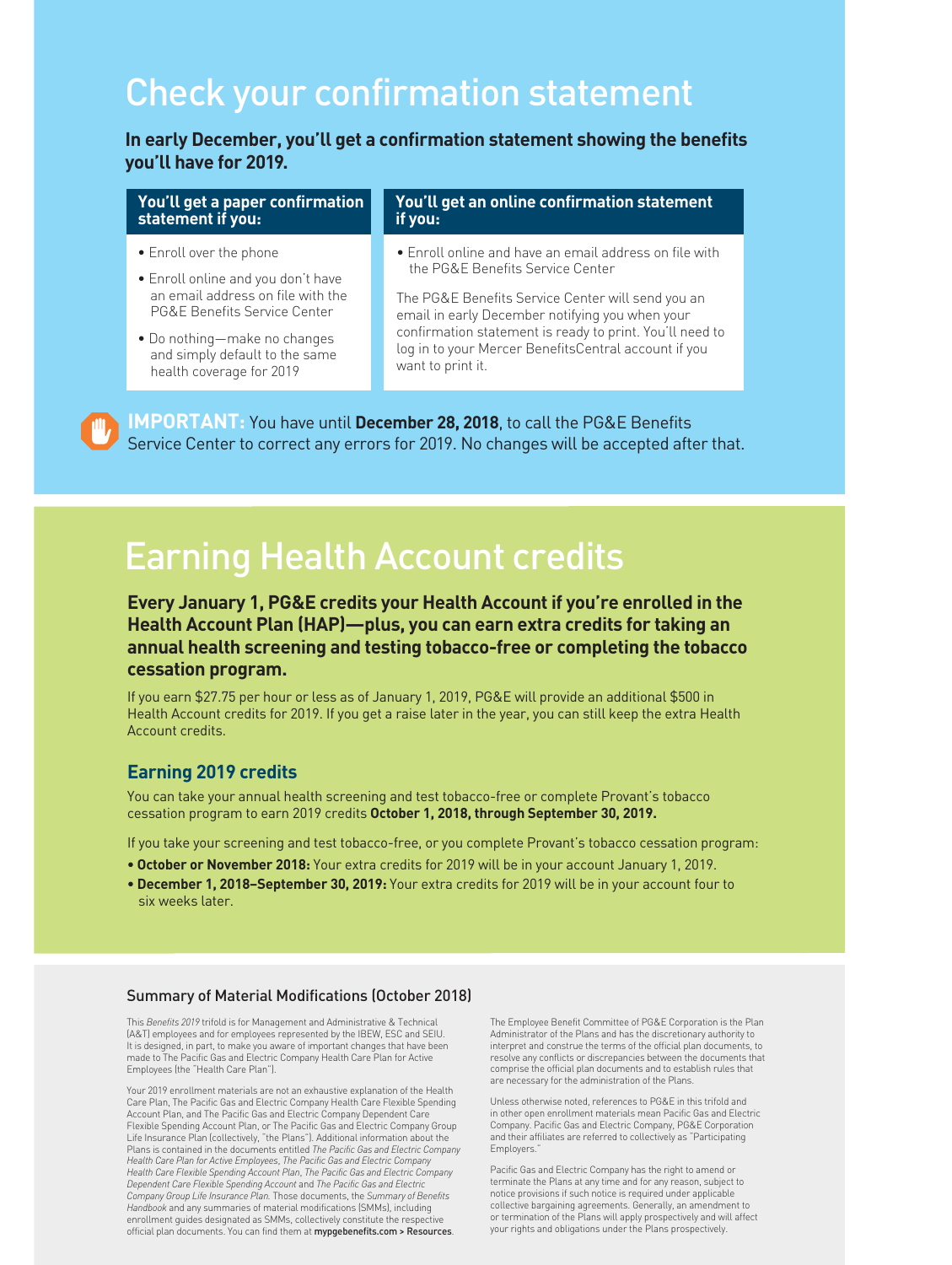# Benefits 2019OO MTR

### **Benefits will be effective January 1, 2019. Open Enrollment for 2019 benefits is November 5–19.**

Your Personalized Enrollment Worksheet shows your benefit options and costs for 2019.

#### **For Management and A&T employees:**

Available in your Mercer BenefitsCentral™ account starting **November 5**.

#### **For Union-represented employees and employees on leave:**

Mailed to your home. If you don't receive it by **November 5**, call the PG&E Benefits Service Center: **1-866-271-8144**.

Also available in your Mercer BenefitsCentral account starting November 5.